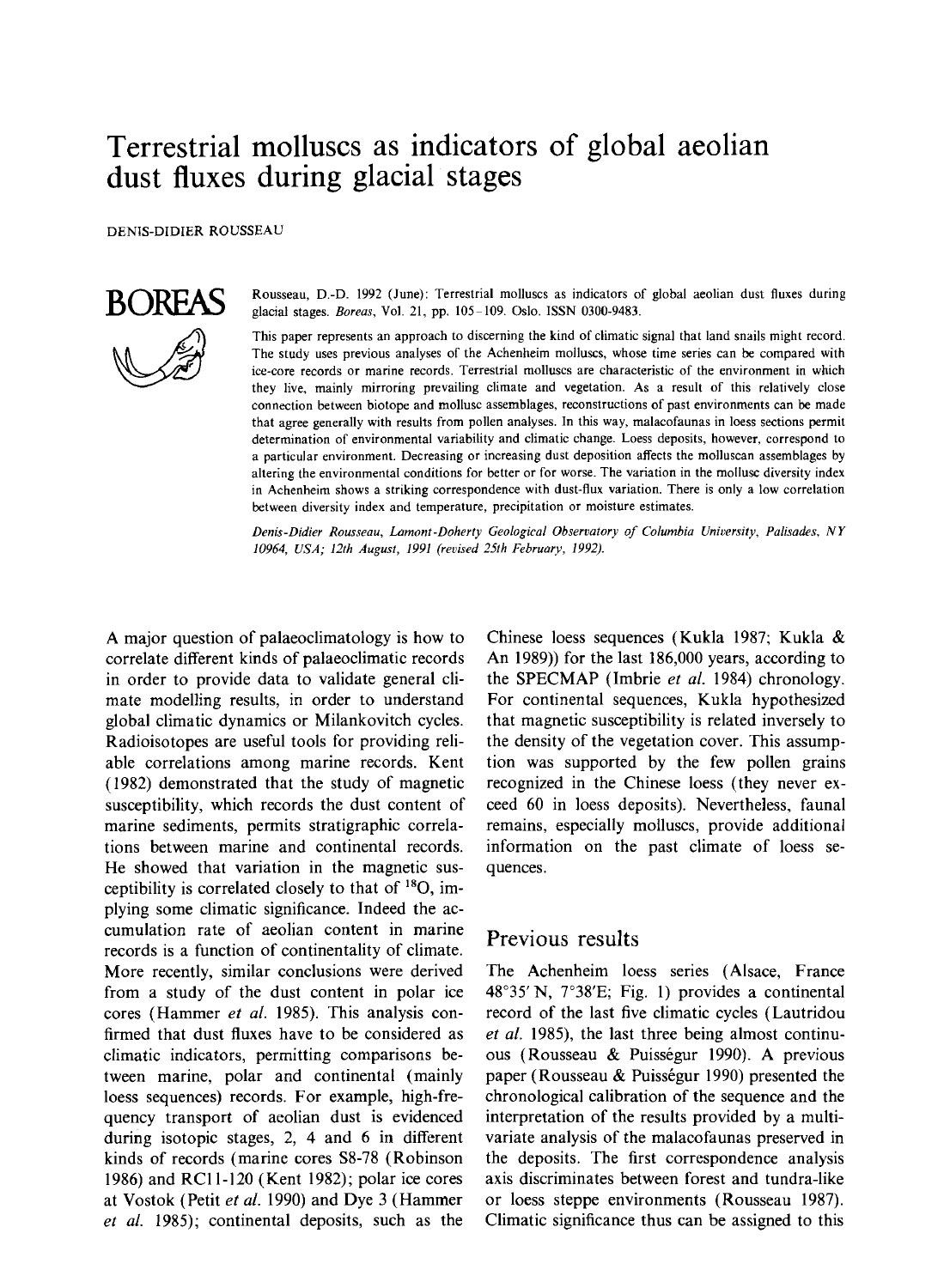

 $Fig. 1. Comparison of mean$ values for diversity *(H')* and equitability *(R)* between montane tundra in Scandinavia and **forest**  environments in France.

axis, in agreement with the present ecology of the species, allowing comparisons with the marine isotopic record. The second axis, discriminating between species from dry and marshy environments, is associated with a moisture gradient. A time series of molluscs during the past three cycles was proposed based on the rate of sediment deposition and controlled by  $^{14}C$  and TL measurements (Rousseau & Puisségur 1990). This time-scale provides a relatively good correspondence with the classical SPECMAP marine  $\delta^{18}O$ record (Imbrie *et al.* 1984).

As shown previously, the fluctuations in the molluscan fauna composition are related to 'climatic' or moisture changes (Rousseau & Puissegur 1990). Such interpretation is classical for biological remains, both in continental and marine records, but variations in the diversity of the assemblages also imply that not only mollusc communities recorded impacts of these factors.

## The structure of malacological communities

The structure of the molluscan communities can be described in terms of diversity, *H'*   $(H' = -\sum_{i=1}^{n} p_k \log_2 p_k$ ;  $p_k$  being the frequency of one species in a determined assemblage), with

*H'* varying between 0 and **4.** The choice of the Shannon index, instead of other indexes (Maguran 1988), was made in order to establish accurate and direct comparisons with previous studies made on recent mollusc assemblages in Poland (Dyduch-Falniowska 1988). Interglacial faunas roughly show high values, around 3.0, with forest species dominant. Pleniglacial conditions are characterized by tundra or loess steppe taxa whose assemblages indicate a low diversity, around 1.0, which may reflect high stress in the assemblage, by comparison with the present Scandinavian analogue (Fig. **I).** During the past 186,000 years, the lowest values, ranging between 0.3 and *2,* were obtained during Oxygen Isotope Stages 2, **4** and 6 (Fig. **3B).** 

The modern analogues of the Achenheim fossil assemblages occur in western Europe where there is a decrease of species from south to north (more than 100 taxa in France and 25-30 species in northern Scandinavia) (Kerney & Cameron 1979). This decrease shows the climatic impact on the malacofauna at the species level, and has been used for climatic transfer functions (Rousseau 1991). However, if modern data from tundra mountains in Scandinavia and from forests in France are computed, the diversity shows considerable variation. The mean values range between 1.8 and 3.17 (Fig. 1). These data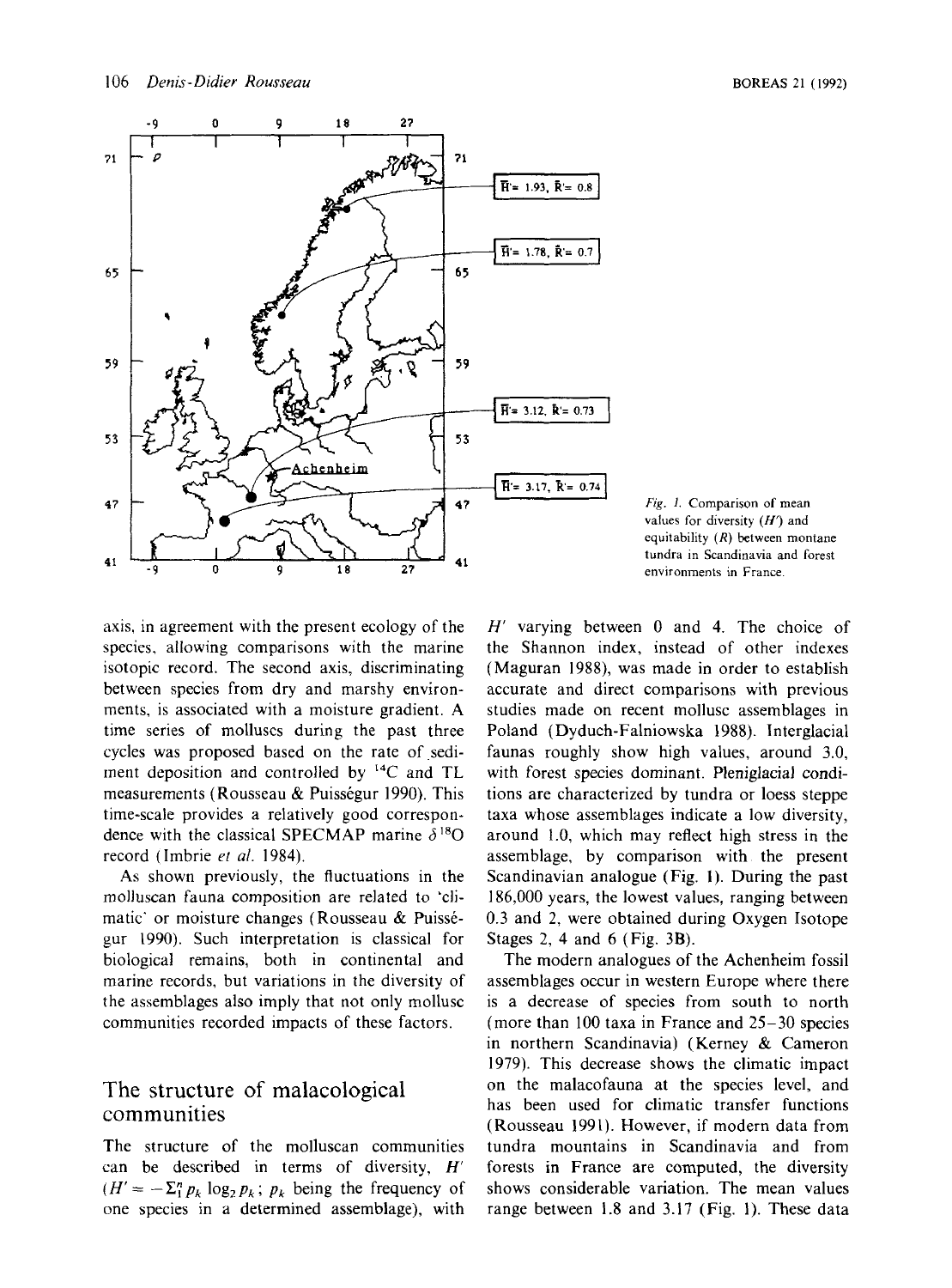correspond to samples taken from areas not or only weakly influenced by human activity. These values from recent snail assemblages are never as low as in the Achenheim sequences, especially during the Pleniglacial phases. So how can such stress in the snail communities be interpreted?

A cluster analysis made on the results of the first correspondence analysis indicates that the assemblages corresponding to pleniglacial conditions come from poorly vegetated places (loess steppe or tundra-like) (Rousseau 1987). Archaeological investigations (Lautridou *et al.* 1985) show no human activity in Achenheim during the loess deposition. Although other factors, such as temperature, precipitation or moisture can be evoked, no statistical correlation exists between estimates of these parameters and diversity during the pleniglacial phases. Plots of depth against time show that high sedimentation rates occur during Oxygen Isotope Stages 6,4 and 2, with the highest values occurring during the last stage (Fig. 2). Those results are similar to those from marine sites (S8-78 (Robinson 1986) and RCl1- 120 (Kent 1982)) and polar ice-cores (Vostok (Petit *et al.* 1990) and Dye 3 (Hammer *et al.*  1985)). Additional information is gained by comparing trends in the snail diversity with the

climate signal at Achenheim or the Vostok dust content, which seems appropriate because of the global implications of this ice record (Fig. 3). The purpose of this paper is not to discuss the Vostok chronology, so cornparsions are based on the correlations proposed by Petit *et ai.* (1990) between Vostok and marine isotopic chronologies.

The Achenheim mollusc sequence shows its lowest diversity during Oxygen Isotope Stages *2*  and 6 (Fig. 3). The Achenheim sequence also indicates a high sedimentation rate at that time (Fig. *2).* A major dust event centred on Oxygen Isotope Stage 2 in the Vostok core has the highest magnitude of the entire record. This **is**  interpreted as a major aeolian input in the climatic system. A second major dust in Vostok, lower in magnitude, occurs during marine stage 4. In the Achenheim sequence, stage 4 is incomplete, mainly because of a hiatus indicating significant erosion (Figs. 2 and 3). Indeed the glacial peak of stage 4 corresponds to an erosion level associated with gravels all over northwestern Europe (Sommé et al. 1980). However, the lower part shows a high sedimentation rate (Fig. 2), so the Vostok dust flux in stage 4 corresponds to less dust deposition at Achenheim and the molluscan diversity at the end of stage 4 was still low



*Fig. 2.* Depth versus time **during**  the last **186,000** years from the lower boundary of isotopic stage 6 in the Achenheim loess sequence.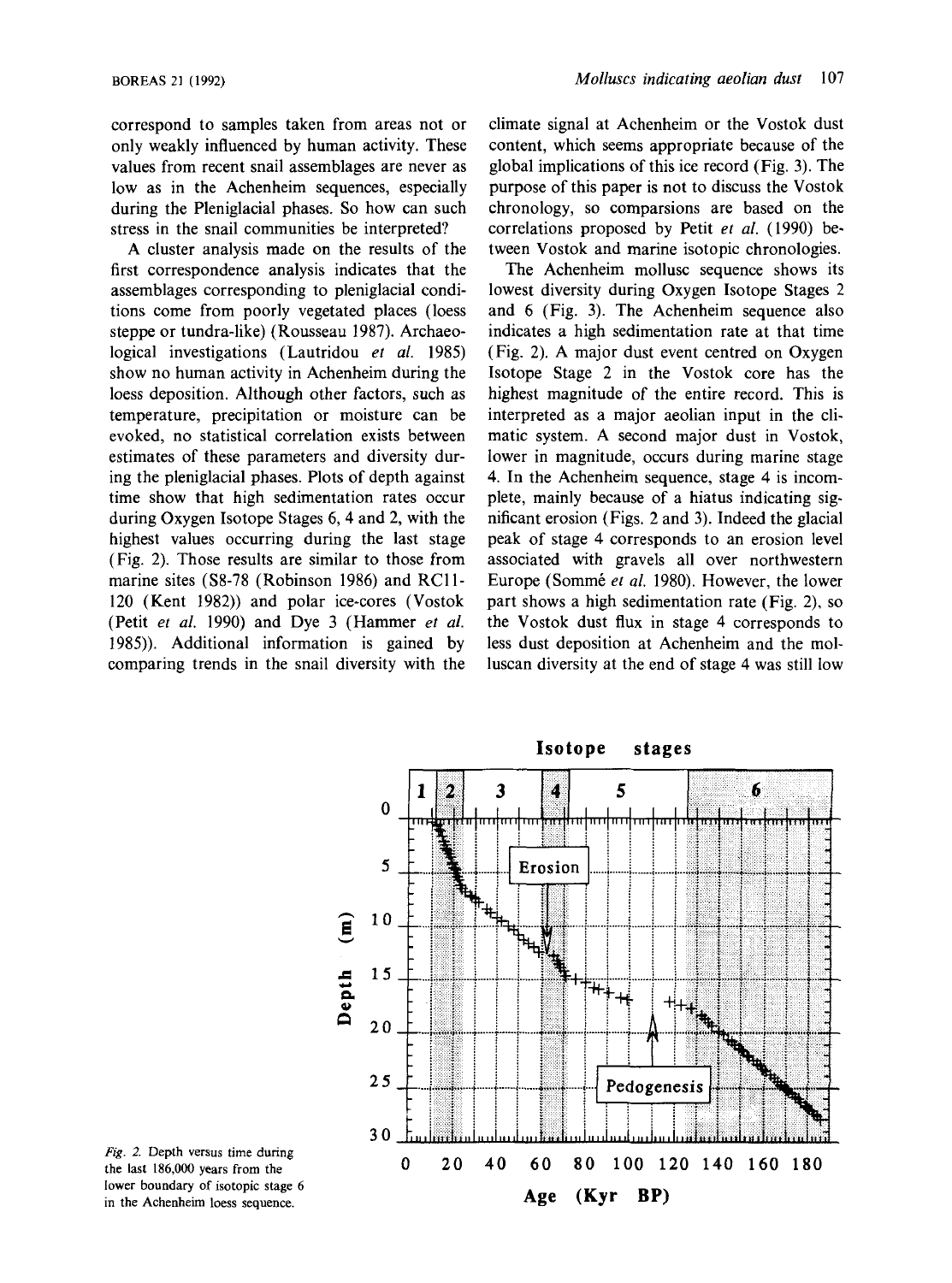

-2

*Fig 3.* Comparison between the signals provided by the land **~ivaiin** in Achenheini and the dust flux as recorded in the **Vostok**  ice-core over the last 186.000 years. A: general climatic trend interpreted as a 'climatic' factor. B: variation in the diversity. C Vostok dust flux ( $\times 10^{-9}$  cm/year). The marine isotopic stratigraphy on the top of the figure *is* according to SPECMAP (Imbrie et al. 1984) and correlations between Vostok and **SPECMAP** are from Petit *el a/.* ( 1990). Ages in kyears BP

(Fig. 3). Diversity also was low in the Achenheim record during Oxygen Isotope Stage 6 (Fig. 3). The Vostok ice core also recorded high dust fluxes then. with three peaks. the second showing the highest magnitude during stage 6. It was. however. slightly lower than that of stage *2.* 

During stages *2* and 6, the best documented in the Achenheim sequence, snail assemblages show very low species diversity (Fig. **3),** with values between *0.35* and 2. Moreover, their equitability  $(R = H'/H'_{\text{max}}, H'_{\text{max}} = \log_2 n; n$  being the number of species in a determined assemblage), which measures the distribution of individuals among species, is variable, with values varying between 0.3 and **1** (Fig. 4). Similar values for equitability occur at present, but the diversity values ranging between 1.15 and *2.53,* as environmental conditions are unfavourable for malacofaunas (human impact, substratum) ( Dyduch-Falniowska 1988). Consequently. diversified equitability and low diversity is interpreted as indicating particularly unfavourable environmental conditions for snails to develop. In the Achenheim sequence, diversity and equitability are correlated during pleniglacial phases (Fig. 4). However, pleniglacial assemblages are composed of species characteristic of cold environments and by taxa with a high ecological tolerance, which permits them to live in a wide range of environments. Consequently, the environmental stress affecting the pleniglacal malacofaunas comprises a combination of low temperature. variable precipitation and moisture, which permits the calculation of climatic transfer functions (Rousseau 1991), to which now the dust flux, which seems to be correlatable with low diversity, might be added.

## Conclusions

Striking correspondences have shown that the signals recorded by loess snail communities correspond not only to a 'climatic factor *sensu lato',* but also to specific climatic signals corresponding to environmental factors, such as temperature, precipitation, and moisture. Results from the comparison between the Vostok icecore and the Achenheim loess sequence now show that molluscs, by variations in their community structure, also can record variations in the aeolian dust input during the glacial stages. Malacofaunas, indicators of biodiversity as well as temperature and precipitation, are thus a good tool for continental palaeoclimatic investigations.

Acknowledgements. - Special thanks to J. R. Petit for providing the dust concentration values for the **Vostok** ice-core. **He, as**  well **as** Dorothy Peteet, Pierre Biscaye, George Kukla, William Ruddiman and two anonymous referees are thanked for comments and criticisms of the manuscript. Contribution CNRS-INSU-DBT n°428.